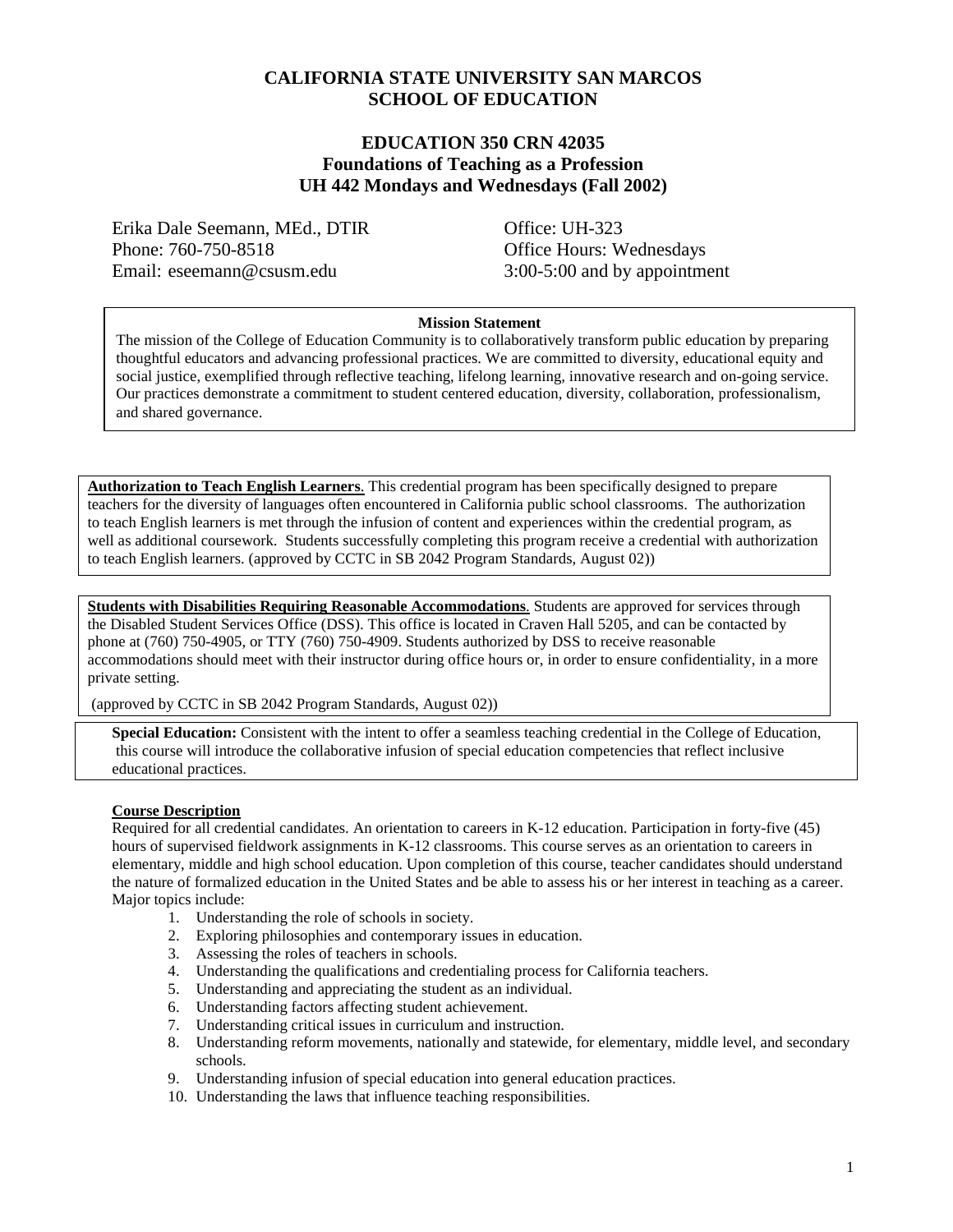**Credential program recommendations:** As one of several evaluation methods, EDUC 350 course instructors are asked for feedback concerning credential candidates who are applying for programs at CSUSM. Keep in mind that your professionalism and hard work in this class not only affect your course grade, but also indicate your readiness for a credential program.

#### **Required Reading**

- 1. Armstrong, David; Henson, Kenneth and Savage, Tom. (2001) *Teaching Today.* Merrill Prentice Hall.
- 2. Villa, Richard A. and Thousand, Jacqueline S. (1995) *Creating an Inclusive School.* Alexandria, VA: Association for Supervision and Curriculum Development.
- 3. Essay Handout: Thousand, J. "Laws Related to Special Education that Affect Teachers" (will be distributed in class)
- 4. Choose **ONE** of the following 5 books: Codell, E. *Educating Esme* Diver-Stammes, A. (1995). *Lives in the Balance.* SUNY Press. Kidder, T. (1990). *Among Schoolchildren.* Avon Publishing. Michie, G. (1999). *Holler if you hear me.* Teachers' College Press. Palmer, P. (1998). *The Courage to Teach.* Jossey-Bass Publishers.

#### **COURSE REQUIREMENTS**

It is expected that students will come to class prepared to discuss the readings, submit required assignments, and participate in class activities. Teacher education is a professional preparation program. Students are expected to adhere to standards of dependability, confidentiality, academic honesty, and writing achievement. **Because it is important for teachers to be able to effectively communicate their ideas to students, parents, colleagues, and administrators, writing that is original, clear and error-free is a priority of the College of Education.** It is expected that work will be turned in on time. Late work will affect the student's grade in the course and will not be accepted after a week. Please discuss individual issues with the instructor.

**COE Attendance Policy:** Due to the dynamic and interactive nature of courses in the College of Education, all students are expected to attend all classes and participate actively. At a minimum, students must attend more than 80% of class time, or s/he may not receive a passing grade for the course at the discretion of the instructor. Individual instructors may adopt more stringent attendance requirements. Should the student have extenuating circumstances, s/he should contact the instructor as soon as possible. **For this section of EDUC 350: If you miss three class sessions, you cannot receive a grade of A or A-; if you miss five class sessions, your highest possible grade is a C+. More than 15 minutes tardy or leaving early counts as one half absence.** <u>A minimum grade of C+ is required in EDUC 350 to qualify as</u> a prerequisite for admission to the CSUSM teacher credential programs.

## **Field Work**

In addition to in-class work, assigned readings and projects, students will participate in forty-five (45) hours of supervised fieldwork assignments in a variety of public school settings. Approximately half of your time should be spent in one teacher's classroom, and the remainder of the time should be distributed among other classrooms. A recommendation (usually from the classroom teacher where most of the fieldwork is done), as well as a Field Experience Form with documented hours and teacher verification, are requirements for admission to the CSUSM Teacher Credentialing programs. A minimum grade of a C+ is also required in this course.

#### **Use of Technology**

Students are expected to demonstrate competency in the use of various forms of technology (i.e. word processing, electronic mail, use of the Internet, and/or multimedia presentations). Specific requirements for course assignments with regard to technology are at the discretion of the instructor.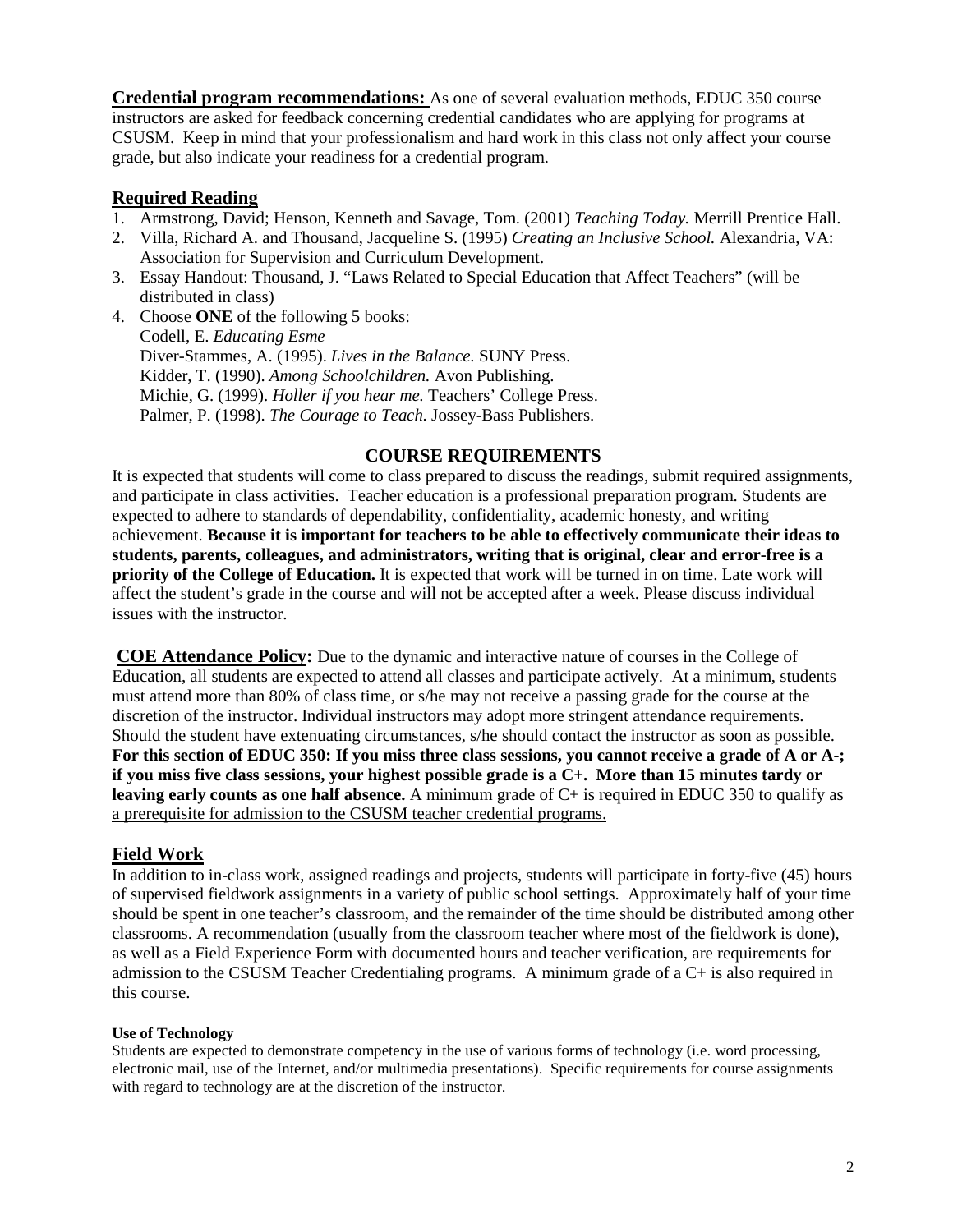#### **Creating the Inclusive Classroom**

Students will demonstrate a knowledge of laws and dispositions that relate to special education through a variety of activities such as the viewing and analysis of the video F.A.T. City, reading and analysis of "School Law & Diversity," and/or Creating an Inclusive School.

#### **Teaching Performance Expectation (TPE) for EDUC 350**

A primary goal of EDUC 350 is to begin the process of developing teacher candidates to become professional educators. The following TPE (Teacher Performance Expectation) is expected to be met during this course:

#### *TPE 12: PROFESSIONAL, LEGAL, AND ETHICAL OBLIGATIONS*

Candidates are aware of their own personal values and biases and recognize ways in which these values and biases affect the teaching and learning of students. They resist racism and acts of intolerance. Candidates appropriately manage their professional time spent in teaching responsibilities to ensure that academic goals are met.

Candidates for a Teaching Credential understand and honor legal and professional obligations to protect the privacy, health, and safety of students, families, and other school professionals. They are aware of and act in accordance with ethical considerations and they model ethical behaviors for students. Candidates understand and honor all laws relating to professional misconduct and moral fitness.

#### **Class Discussions and Participation**

Students will engage in active learning each class session, and will be expected to actively participate.

• Do you participate in class discussions productively, sharing your knowledge and understandings?

- Do you interact productively with your peers, taking on a variety of roles (leader, follower, etc.)?
- Do you contribute appropriately in group work, doing your "share"?
- Are you able to accept others' opinions?
- Are you supportive of others' ideas?
- Do you support your peers during their presentations?
- Can you monitor and adjust your participation to allow for your ideas as well as others to be heard?

#### **Course Assignments**

| <b>TOTAL</b>                                    | 100% |
|-------------------------------------------------|------|
| 7. Law and Diversity write up                   | 15%  |
| 6. Notebook                                     | 10%  |
| 5. Philosophy of Teaching                       | 15%  |
| 4. Teacher Interview                            | 15%  |
| 3. Field Experience and Journal                 | 20%  |
| 2. Choice Book electronic chat                  | 10%  |
| 1, Contemporary Issue Research and Presentation | 15%  |

Late assignments will be penalized by a 10-point reduction each day they are late. Keep digital copies of all assignments for your Credential Program Electronic Portfolio. **Note: You may not pass this class without completing the 45 hours of Field Experience.**

#### **Course Assignments:**

#### **1. Contemporary/Controversial Issue Research/Position Paper (15 points)**

Choose an issue that interests you (from the topics provided by the instructor or see instructor). Research the issue thoroughly and take a position regarding it. Write a persuasive paper that demonstrates your understanding of the issue, provides a clear defense for your position, and also indicates your understanding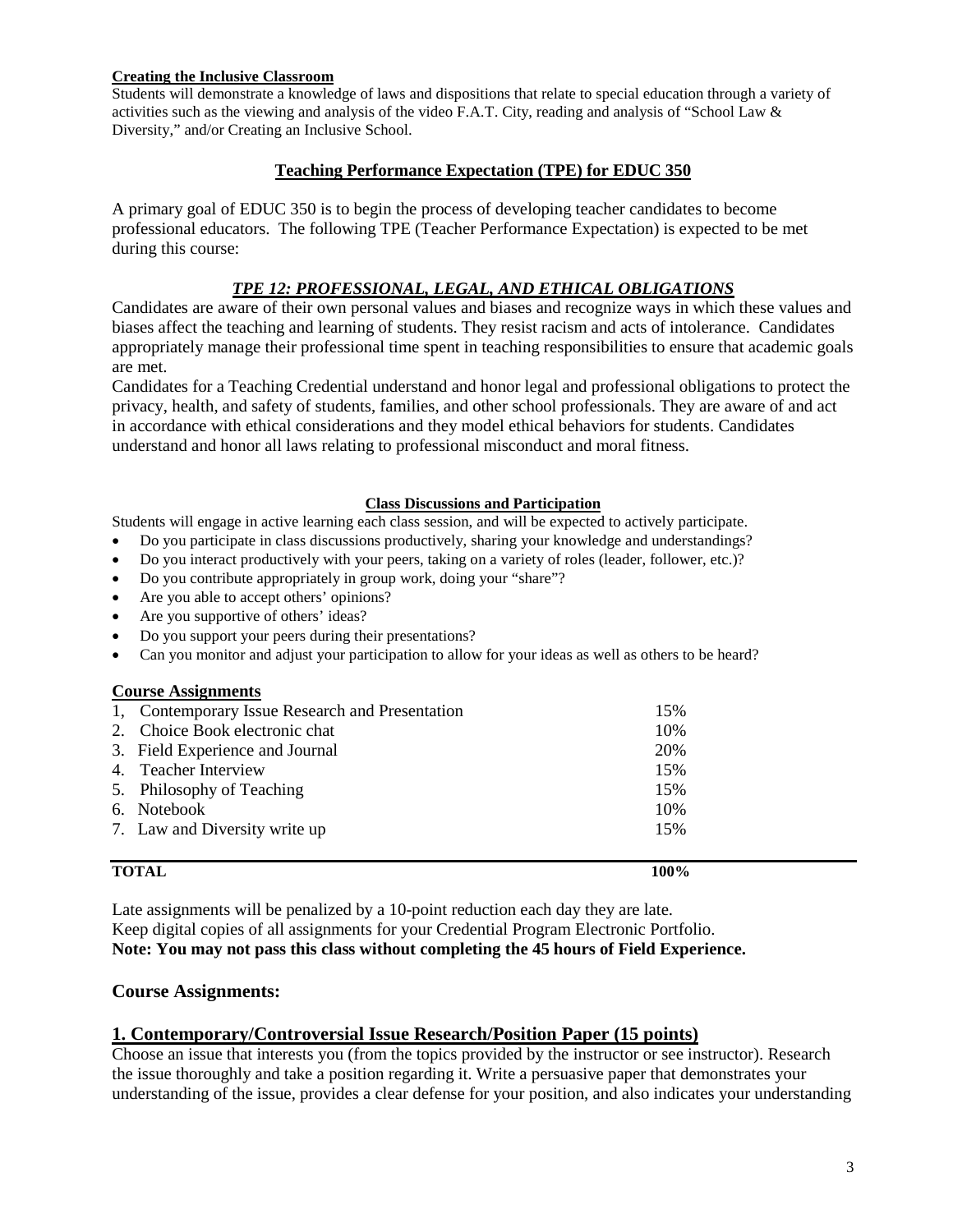of the opposing side. Cite a minimum of three (3) references, **you may not cite your text. Only one source may be a web site. One must be an educational journal.** Use correct bibliography format and footnote/endnote where appropriate. When your topic is due, you should be prepared to support/defend either side in a panel discussion. (Approximately 5 pages)

# **Due Dates: see syllabus**

## **2. Electronic Book Chat (10 points)**

Choose the choice book you wish to read and discuss with other class members. Conduct an electronic book chat via emails in which you contribute a minimum of three substantive comments about the book by making connections with your own educational experience, your perceptions of the field, or readings you have done for this course. We will discuss this more specifically in class.

# **Due: November 13**

## **3. Field Experience Documentation and Journal Entries (20 points)**

In addition to in-class work, assigned readings, and projects, you will participate in forty-five (45) hours of supervised fieldwork assignments in a variety of public school classroom settings**. Approximately half of your time should be spent in one teacher's classroom, and the remainder of the time should be distributed among other classrooms. A recommendation (usually from the classroom teacher where most of the fieldwork is done), as well as a Field Experience Form with documented hours and teacher verification, are requirements for admission to the CSUSM Teacher Credential programs.** You will maintain a log of hours-spent

observing/participating in these classroom settings. This log should reflect a minimum of 45 hours spent in various classrooms at different grade levels and on different sites, with teacher signatures.

#### *In addition, you will maintain a journal, reflecting on your observations, documenting*

*assumptions/expectations, interesting observations, and connections to concepts studied in EDUC 350, analyses and questions.* Respect the confidentiality of the students and teacher. Use initials or fictitious names. **A minimum of 15 journal entries is required.** The format to be used will be explained in class.

#### **Key Skills/Knowledge I'll be evaluating in your fieldwork log and journal entries:**

- Can you articulate your assumptions/expectations about a given setting and then identify how your observation affects those assumptions/expectations?
- Can you observe pertinent details and see both the "big picture" of the classroom as well as focus n on specific methods, interactions, etc.?
- Can you monitor and take responsibility for your placement to include meeting the requirements of varied settings and minimum hours? (Each observation should be at least 30 minutes long)
- Can you relate your class work and readings to your observations and provide insightful analysis about that relationship?
- Were you able to move from passive observer to participant in your field experience?

# • **Due dates: See syllabus**

## **4. Teacher Interview (15 points)**

You will write a 2-4 page paper based on an extended interview with a public school teacher who has been teaching at least three years. After summarizing answers to key questions, analyze your personal reflections on these responses. I will also go over more details of this assignment in class.

## **Key Skills and/Knowledge I'll be evaluating:**

- Has your paper provided a rich description of the teacher you interviewed?
- *Does your paper integrate appropriate class readings and discussions to support your analysis? (i.e. Are several references made to our text, articles, or journal readings?)*
- Have you articulated your ideas fluently and coherently with college level writing style and mechanics?

# **Due: October 23**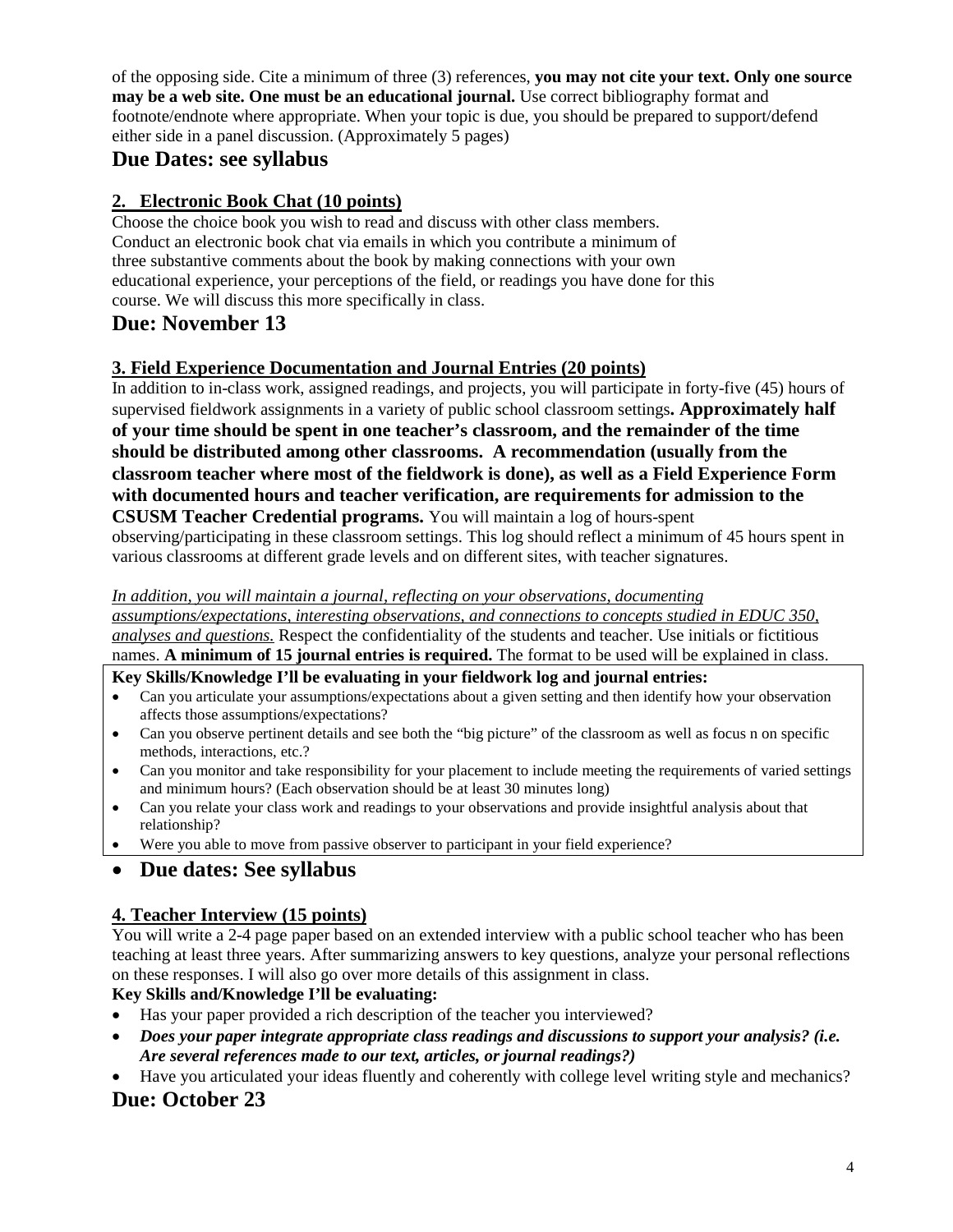## **5. Personal Philosophy of Teaching, Learning, and Schooling (in place of final exam, 15 points)**

This is the second major paper for the course. In place of a final exam, you will be asked to submit a paper (3-5 pages) in which you imagine what you would say to the hiring committee of a school district if asked to describe your own distinct set of beliefs about teaching, learning, and schooling. It is crucial to be logical. Support your statements in a concise manner. More information will be provided during the semester.

# **Due: December 16**

# **6. Class Notebook (10 points)**

You will maintain a notebook for this course that will be turned in at the end of the semester. We will either begin or end each class session with a quickwrite in which you are expected to synthesize your thoughts and questions based on the readings and class discussions. The notebook should include all in-class quickwrites, responses to class activities (i. e. FAT City, credo for support, etc.), your returned field experience journals, and the major assignments for this course.

# **Due: December 18**

# **7. Law and Diversity Assignment (15 points)**

You will apply your understanding of the legal context of inclusive education and laws which influence teaching responsibilities.

Study the following chapters and websites:

Thousand, J. S. (passed out in class) Laws related to special education that affect teachers

Villa, R. A. & Thousand, J. (1995) *Creating an Inclusive School*. Chapter 2

U. S. Disability Law. [www.law.cornell.edu/topics/disability.html](http://www.law.cornell.edu/topics/disability.html)

## **Includes information about laws affecting people with disabilities** OSERS IDEA Home Page. [www.ed.gov/offices/OSERS/IDEA](http://www.ed.gov/offices/OSERS/IDEA)

Explanation of federal legislation known as IDEA, which ensures a free appropriate education in the least restrictive environment for children with disabilities. The latest 1997 federal reauthorization of the law is explained in detail.

## **Reflection and Application**

Apply your understanding of the legal context of inclusive education and laws that influence your teaching responsibilities by:

1. In writing, identify five laws or court decisions that influence you as a professional educator. At least one of these five must relate to special education law. Give a rationale for each selection. Why is it important to you? How might it affect your teaching?

2. Be prepared to share selections and rationale for selection of the laws and decisions during class.

|  |                   | $A = 93-100$ Outstanding work on assignments, excellent syntheses of information and experiences, |
|--|-------------------|---------------------------------------------------------------------------------------------------|
|  | $A = 90-92$       | thoughtful insight and application, and excellent writing                                         |
|  | $B+ = 88-89$      | Completion of assignment and experiences in good form with good syntheses and                     |
|  | $B = 83-87$       | application of information and experiences; writing is strong.                                    |
|  | $B - = 80 - 82$   |                                                                                                   |
|  | $C_{\pm} = 78-79$ | Completion of assignment, adequate effort, adequate synthesis of information and                  |
|  | $C = 73-77$       | application of information and experiences; writing is complete.                                  |
|  | $C = 70-72$       |                                                                                                   |

## **Criteria for Grading Assignments**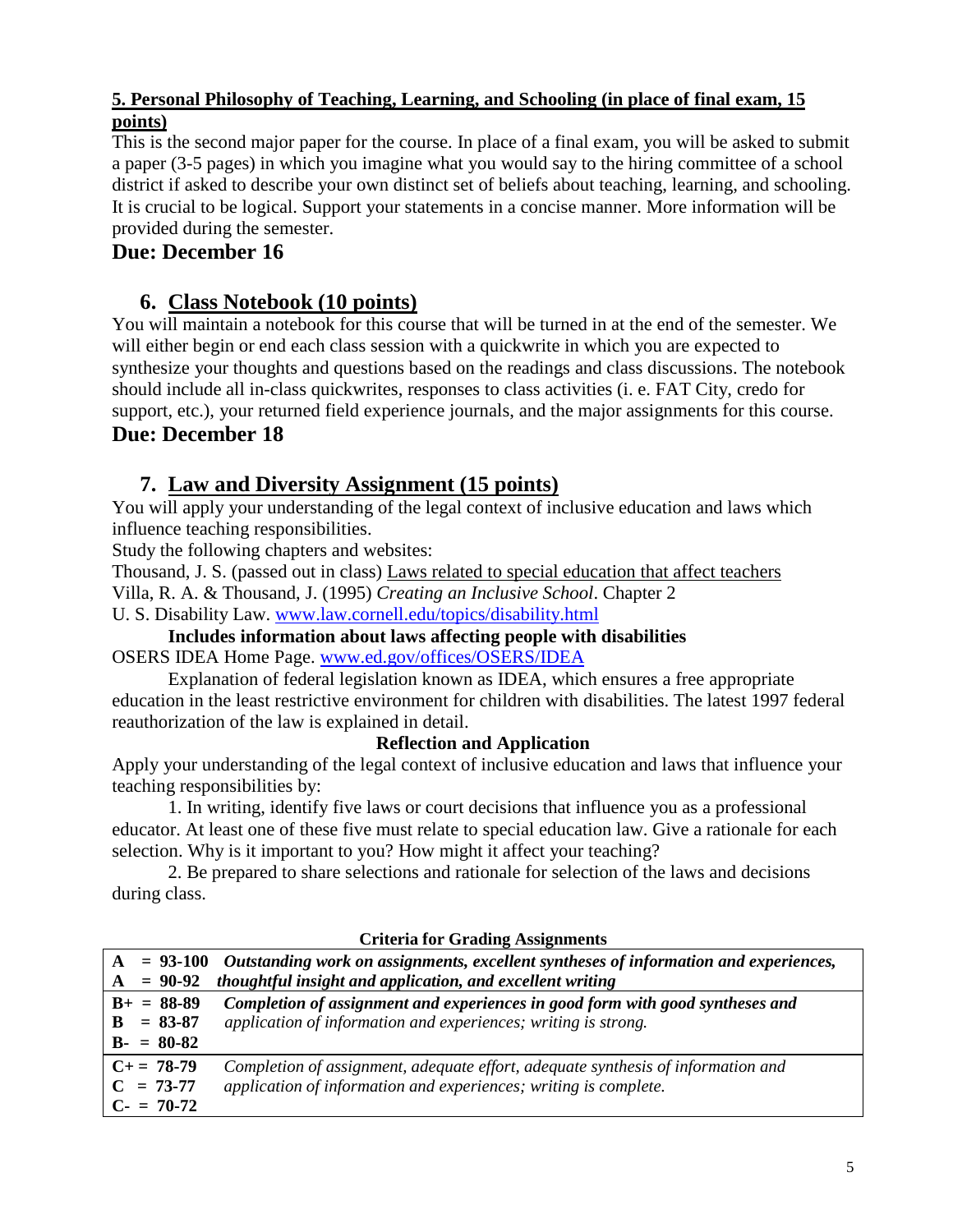| $D = 60-69$ | Incomplete assignment, inadequate efffort and synthesis of information; writing<br>is less than adequate. |
|-------------|-----------------------------------------------------------------------------------------------------------|
| $F = 0.59$  | Assignment is missing/inaccurate approach.                                                                |

# **SCHEDULE**: (Subject to changes)

| Date:        | <b>Topic:</b>                                                                                     | <b>Reading/Assignments Prepared:</b>                                                           |
|--------------|---------------------------------------------------------------------------------------------------|------------------------------------------------------------------------------------------------|
| September 4  | Introductions, Course Overview<br>Guidelines for Field Experience                                 |                                                                                                |
|              | Why teach? Who are teachers? TPEs                                                                 |                                                                                                |
| September 9  | Teaching in an age of change                                                                      | T. T. Chapter 1                                                                                |
| September 11 | Becoming a professional educator<br><b>Legal Issues Affecting Teachers</b>                        | T. T. Chapters $2 \& 3$                                                                        |
| September 16 | Laws Related to Special Education<br>Law and Diversity                                            | Handout: Thousand Essay on Laws<br>Villa/Thousand Chapter 2<br>Due: Law and Diversity Write Up |
| September 18 | Guest Speaker: Robert Erichsen<br>(Student Services)                                              | <b>Check-in: Field Experience</b><br>Arrangements.                                             |
| September 23 | Including all Learners: Credo for Support<br><b>Exceptional Learners and Learning Differences</b> | Read pp. 162-7 in Villa/Thousand<br><b>T. T.</b><br>Ch <sub>5</sub>                            |
| September 25 | education?                                                                                        | Panel Discussion #1: Will more federal involvement result in better                            |
| September 30 | F.A.T. City                                                                                       | Villa/Thousand Chapter 1                                                                       |
| October 2    | F.A.T. City continued                                                                             |                                                                                                |
| October 7    | Understanding the rationale<br>for Inclusive Education.                                           | Villa/Thousand<br>Chapter 3                                                                    |
| October 9    | Guest speaker: Janet McDaniel<br>What is Middle School?                                           | <b>Due: Field Experience Journal</b><br>Entries # 1-5                                          |
| October 14   | Multiculturalism                                                                                  | T.T. Chapter 4                                                                                 |
| October 16   | "Road to Brown"<br>Understanding education laws                                                   |                                                                                                |
| October 21   | Opportunity for field experience<br>(No class!)                                                   |                                                                                                |
| October 23   | <b>Effective Instruction</b>                                                                      | T. T. Chapter 7                                                                                |